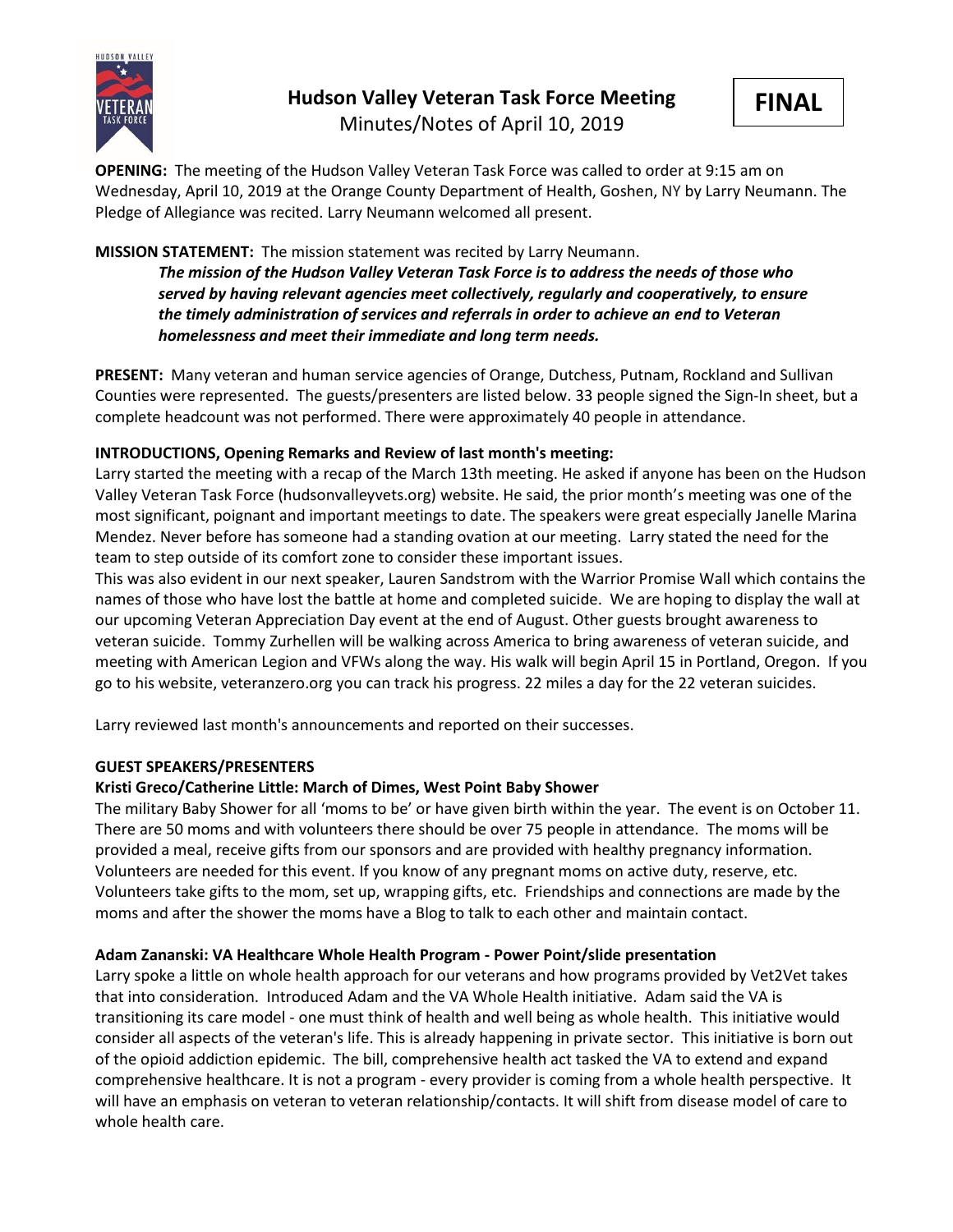"Whole health is an approach to health care that empowers and equips people to take charge of their health and well-being and live their life to the fullest." Inclusive of conventional clinical treatment and prevention, self care strategies, and complementary practices. "Whole Health is not a PROGRAM."

See flyer with circle. Provider goals/ veteran goals to identify shared goals and have providers reach these shared goals. Coming from Washington, the whole health was born of the executive order tasking the VA to do something immediately. Initial services started in March. Part of the initiative is that newly discharged veterans receive one month of healthcare.

Castle Point and Montrose have introduction sessions of this whole health perspective of care once a month. Sessions introduce the looking at health care in a new way. The current initiative provides facilitated groups to help veterans thinking about whole health. 9-week groups to identify goals and link to services. It is a class or discussion group and not therapy. The groups facilitate the veteran to come up with their own goals. For example, you have knee pain - WHAT IS CONTRIBUTING TO YOUR PAIN? How are you moving? Are you eating inflammatory foods? Are you sleeping enough? How is your spirit and soul? - the whole health looks at all areas which may contribute to an issue or problem.

Expanding complimentary integrative services to include: Tai Chi, Qi Gong, Group Yoga, Aromatherapy, Acupuncture, Reiki, Whole health creative arts. All are therapies to assist the veteran in different and unique areas. They may incorporate all or some programs to treat the patient.

Whole health clinical care: acupuncture, battlefield acupuncture in pain clinic, healthy teaching kitchens quarterly, 2 HV physicians enrolled in 2 yr integrative medicine fellowship, etc.

All the programs are being used and are at about 60%.

Comments: Larry there is still a stigma of mental health among veterans. There are benefits of the many elements that were presented. Our own Bryan Abrams provides Tai Chi. Introduces the tea cup move and the importance of these programs help with mental wellness. Larry also met with Rosemarie Rogers who works with the Veteran Art Showcase and at Castle Point providing art therapy for veterans. She is also an integral part of the VA's Whole Health initiative.

Questions? Functional medicine or Integrated medicine? Integrated medicine is offered by the 2 physicians. What is the difference between functional medicine and integrated medicine? (citation needed)

**Faith Moore, ARDAC, Housing Program** - NYS State access to home for heroes. \$300,000 available to make accessibility modifications on the home. Up to \$25,000.00 to each veteran home. This contract is up in June of this year. Process - call office, intake (name, home, work needed) 120% AMI is the income guidelines. VA benefits do not count toward income. Interview with Faith and she does initial assessment and then sends contractor to do an estimate. It is a grant, it does file mortgage for three years. It is payable if sold within the 3 years. ARDAC has having legacy dinner in July 29. Offering to task force \$250 for journal ad and 2 tickets. How quickly project is done? Goal is within 30 days.

#### **SPECIAL ANNOUNCEMENTS:**

#### **Laurie Bryceland: GAIT Therapeutic Riding Center**

Horses 4 Heroes program. Whole person well being offered through mindfulness. Without the use of drugs we are benefiting patient's treatment. Tremendous program. Retreat coming up at Milford Dude Ranch. Free of cost for veteran and support person. Many activities and workshops. Veteran volunteers. Only 10 spots left. Deadline May 15. Register. June 8th, open house - resource table.

Thanks to Izzy from Rockland for introducing this fundraiser. Dine Around raffle - 37 different restaurants. \$10 a ticket or 3 for \$25. - winner takes all.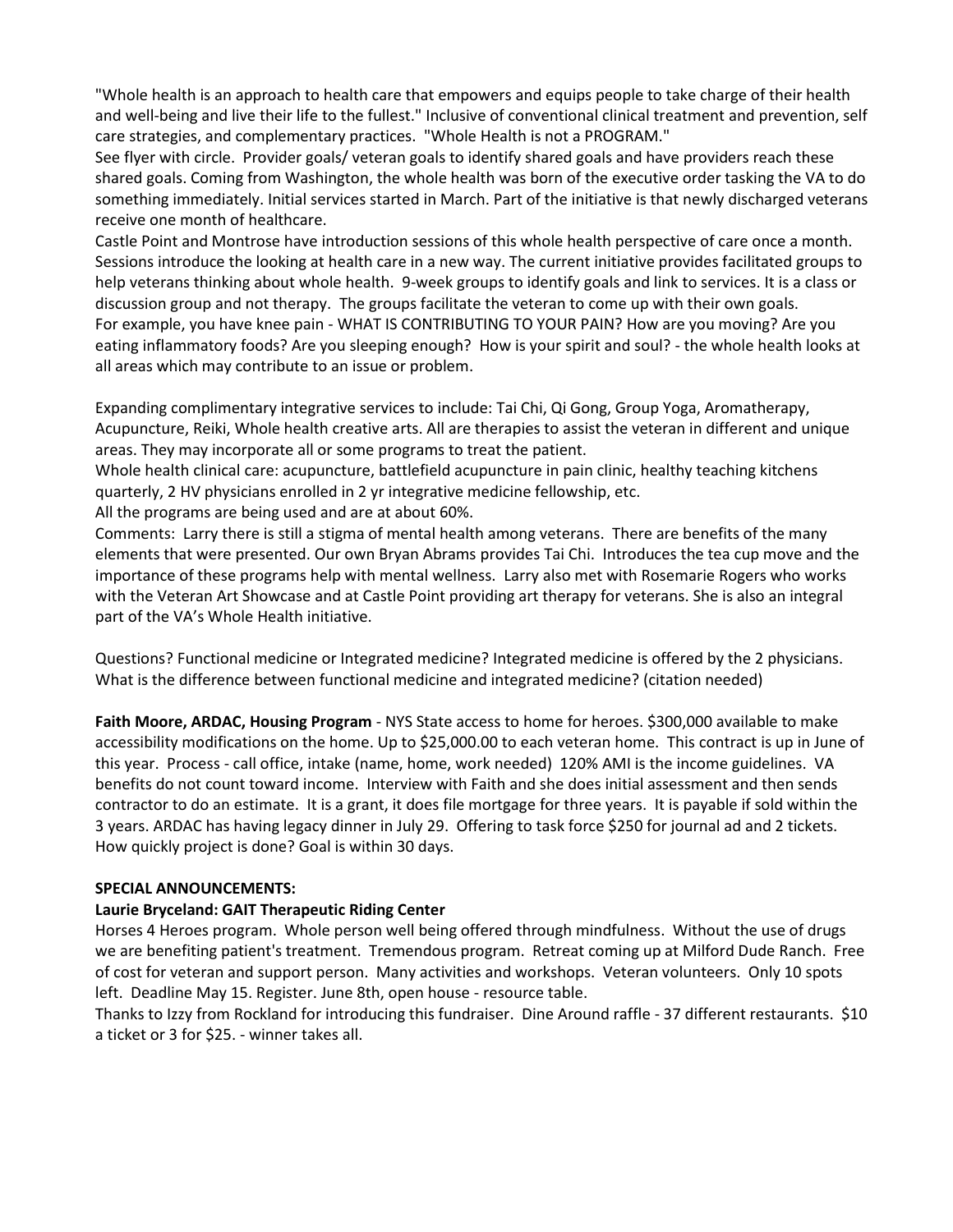#### **Kim Mahoney: Middletown Elks: Veteran Stand Down Event**

Does grant writing for Elks. Remember her from Freedom backpack program. Our grant writing for the Elks and has applied 4 out of 5 grants. Awarded all 4 and 2 are for veterans. Veteran Stand Down September 28 9am to 2pm. Working with Christian and Larry. Freedom grant again this year.

Questions for Howie? Any pointers from their Stand Down. Military surplus offered at location/event. A truckload of clothing is brought to the event. Ulster County's Stand Down is moving to the old JC Penney location. What is a stand down? Geared to homeless veterans - when they can come and get resources and supplies.

#### **TASK FORCE HOMELESS CASES Status:**

- **WestCOP SSVF: Open/New Case Report - Christine**
	- o Dutchess 5
	- o Orange 13 aware of and working with.
	- o Ulster County 1
	- o Westchester 34
	- o Sullivan 0
	- $\circ$  Working more closely with agencies that help with homelessness. Meeting bi-weekly to get a better picture. More agencies involved to service more veterans and faster. It is good to meet with each county.

**VETERAN SERVICE AND COUNTY UPDATES: Meeting location:** Revisiting location due to Dutchess having issues with location.

- **Dutchess County, excused.**
	- o **Vet2Vet: Adam Roche, Program Manager, Vet2Vet Veterans' Peer Services**
- **Orange County**
	- o **VSO: Christian Farrell, Director - Orange County Veteran Services**
	- o Orange County Picnic, 11am to 3pm, May 4, call Evelyn to reserve your display space. rain or shine.
	- o Veteran appreciation breakfast, May 2.
	- o Golf open. Benefits Honor flight
	- o **Vet2Vet: Larry Neumann, Program Coordinator -**
	- o Veteran movie "Stray Dog" follows the life of a veteran and his reintegration.
	- o Veteran appreciation day August 31st. As a minor league may change their name for one day. Will be calling themselves Hudson Valley veterans.
	- o Initiatives for veteran housing. Visited veteran housing in Putnam and hoping to have veteran housing in Orange County.
	- o Honor flight this Saturday April 13. come out.

### • **Putnam County**

#### o **VSO: Karl Rohde, Director, Putnam County Veterans Service Agency**

- o He just completed equine therapy. Likes horses and enjoyed it. Great program.
- o Evening hours every Tuesday at the Vet2Vet office so that can make claims.
- o Nicole of the VA comes 1 evening a month.
- o Their home has 2 openings.
- o Laws changing for Blue Water Navy. Now claims can be processed.

#### o **Vet2Vet, John Bourges, Program Coordinator**

- o Possibly having nurses, food,
- $\circ$  Received grant to fight veteran suicide in Putnam county specifically. Goal changing perspective of veteran suicide. Reaching out to American Legions and VFWs to spread message it is our problem not just the VAs. Have them have a homelessness and a suicide prevention officer.
- o 25 to 30 calls. Some calls need immediate assistance.
- o Promise wall visits many locations.